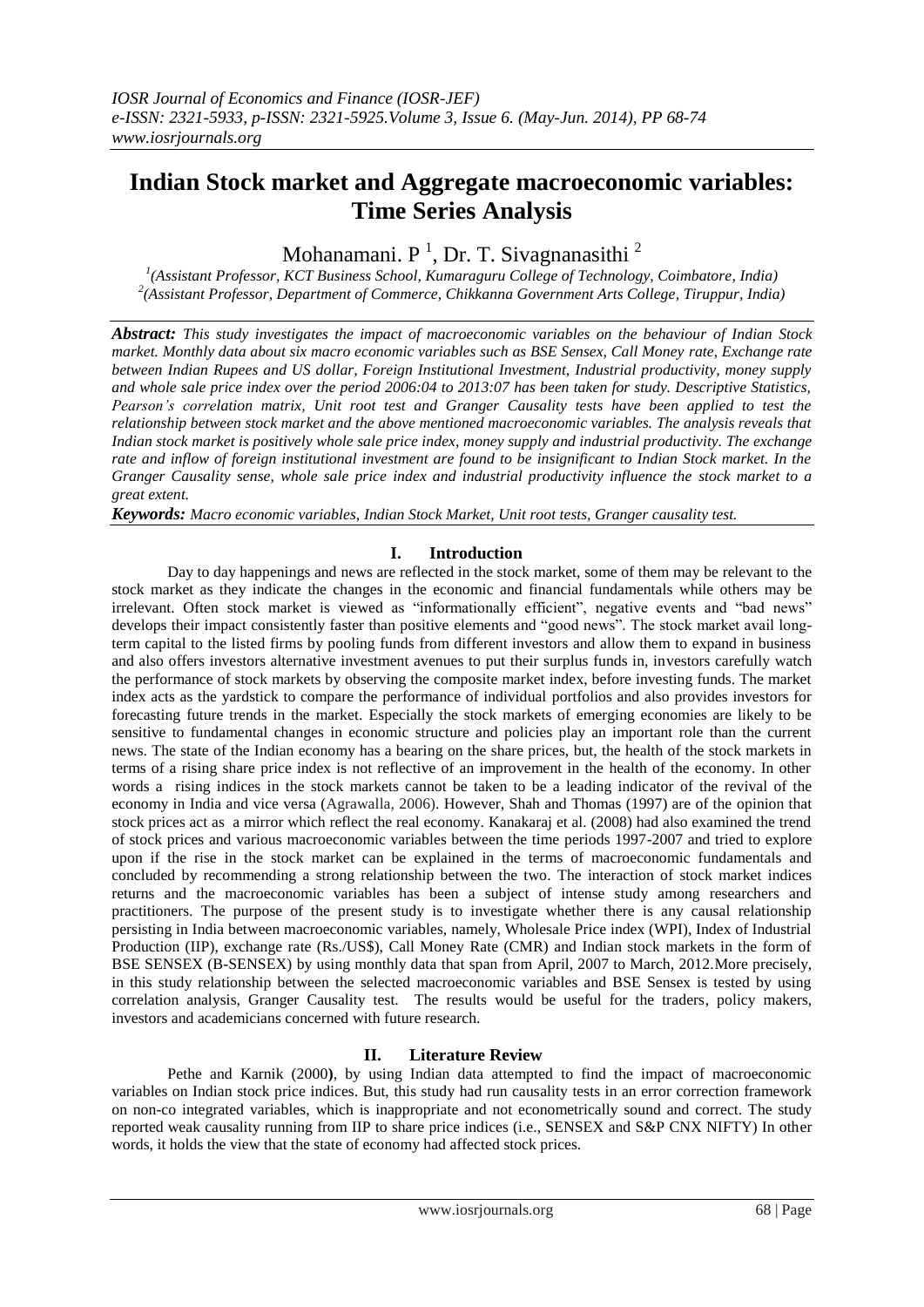Bhattacharya and Mukherjee (2006) examined the relationship between the Indian stock market and seven macroeconomic variables by employing the VAR framework and Toda and Yamamoto non-Granger causality technique for the sample period of April 1992 to March 2001. Their study indicated that there was no causal linkage between stock returns and money supply, index of industrial production, GNP, real effective exchange rate, foreign exchange reserve and trade balance. However, they found a bi-directional causality between stock return and rate of inflation over the study period.

Gay (2008) analyzed the association between stock prices and macroeconomic variables among China, India, Brazil and Russia which are emerging economies of the world by using oil price, exchange rate, and moving average lags values as explanatory variables with OLS (Ordinary Least Square) and found insignificant results. And finally concluded that in emerging economies the domestic factors influence more than external factors namely exchange rate and oil prices.

Rahman and Uddin (2009) examined the relationship between exchange rates and stock prices of three emerging countries of South Asia named as Bangladesh, India and Pakistan. They took average monthly nominal exchange rates of US Dollar in terms of Bangladeshi Taka, Indian Rupee and Pakistani Rupee and monthly values of Dhaka Stock Exchange General Index, Bombay Stock Exchange Index and Karachi Stock Exchange and all Share Price Index for period of January 2003 to June 2008 for the purpose of the study and found there was no co-integrating relationship between stock prices and exchange rates. They also applied Granger causality test which showed there is no casual relationship between stock prices and exchange rates in chosen countries for the study period.

Yadav and Lagesh (2011) studied the dynamic interrelations among the macroeconomic variables of real output, money, price, interest rate and exchange rate using monthly data for India covering the period from 1991:1 to 2007:12 .The bounds test revealed that there existed a long-run relation between real output, money supply, interest rate and exchange rate when the price variable was the dependent variable. Also, a long-run relationship between real output, money supply, price and interest rate was found when exchange rate was the dependent variable. The short-run causality found no evidence between real output and money and a unidirectional causality running from price and interest rate to real output was found. Finally, it was found that output, money, price and interest rate had no effect on exchange rate in the short-run.

As discussed above, existing literature reveals differential causal patterns and relationships between key macroeconomic variables and Indian stock markets. These relationships tend to vary in a number of different stock markets and time horizons in the literature throughout the world as well as in Indian context.

### **III. Objectives of the study**

To analyze whether macroeconomic variables chosen for study have impact on the Indian Capital Market

#### **4.1. Data**

### **IV. Data, Variables and Methodology**

In this study monthly data from April, 2007 to March, 2012 was taken to examine the relationships between the selected macroeconomic variables and BSE SENSEX (used as a proxy to Indian stock markets) Index and other macroeconomic variables, i.e., the Wholesale Price Index (used as a proxy to domestic inflation), the Index of Industrial Production (used as a proxy to Indian GDP), Indian Rupee to US Dollar (used as a proxy to India"s foreign exchange rate), and Call Money Rate (used as a proxy to domestic interest rate) were used in this study. The data were obtained from Annual Reports of BSE, monthly bulletins of Securities and Exchange Board of India (SEBI) and Reserve Bank of India (RBI).

#### **4.2 Variables**

.

#### **4.2.1. BSE SENSEX**

Even though the BSE was established in 1875, till the decade of 1980s there was no scale to measure the ups and downs in the Indian stock markets. In 1986, the BSE came out with a stock index (i.e., the SENSEX) that subsequently became the barometer of the Indian stock markets. Also, due to its wide acceptance amongst the Indian investors and the Foreign Institutional Investors, BSE SENSEX is regarded to be the pulse of Indian stock markets. As the oldest Index in the country, it provides the time series data over a fairly long period of time right from 1979 onwards. It is a value weighted stock average, using the free float market capitalization methodology, of 30 largest and most actively traded stocks of Indian stock markets from varied sectors being the most quoted Index. Thus, BSE-SENSEX has been selected for this study as the representative of Indian stock market.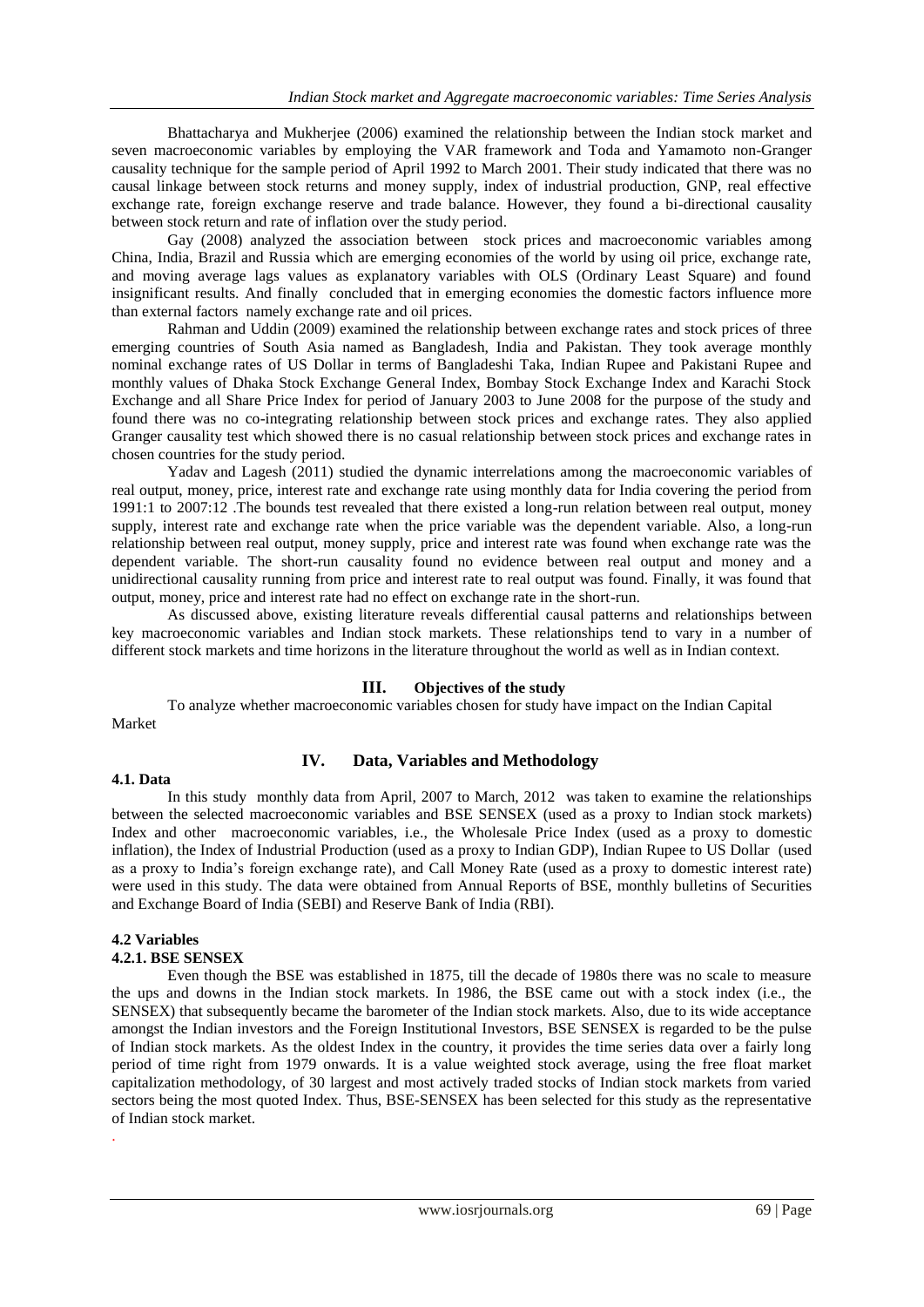#### **4.2.2. Wholesale Price Index (WPI)**

Inflation is an increase in the general level of prices, or, alternatively, it is a decrease in the value of money. Inflation is one of those macroeconomic variables that affect every Indian citizen, irrespective of an investor, borrower or lender, almost every day. Inflation is seen as negative news by the stock markets, because it tends to curb consumer spending and therefore corporate profits. It also affects the value of the domestic currency adversely in the foreign exchange markets. The two frequently used measures of inflation in India are based on the WPI and the Consumer Price Index (CPI). Unfortunately, in India we do not have an aggregate CPI appropriate for use as an indicator of aggregate prices and demand pressures. Thus in this study WPI is used as a proxy to Indian domestic inflation. The WPI is available for all commodities, and for major groups, sub-groups and individual commodities. The basic advantage of this measure of inflation is its availability at high frequency, i.e., on weekly basis with a gap of about two weeks, thereby enabling continuous monitoring of the price situation for framing policies.

#### **4.2.3. Index of Industrial Production (IIP)**

A measure of real output or real economic activity often used is Gross domestic Product (GDP) or Index of Industrial Production (IIP) (Birajdar et al., 2007). Since, this study is based on monthly data and due to the availability of only quarterly, half yearly and yearly GDP data, IIP is chosen as a measure of real output and a proxy to GDP. This IIP is the general IIP computed as the weighted average of all use based IIP, by the Ministry of Statistics and Programme Implementation, Government of India. As IIP numbers present a measure of overall economic activity in the economy and affect stock prices through its influence on expected future cash flows there exists a positive relationship between stock prices and IIP.

#### **4.2.4. Exchange Rate (i.e., INRUS\$)**

The other important macroeconomic variable used in this study has been the exchange rate, which represents the bilateral nominal rate of exchange of the Indian Rupee (Rs.) against one unit of a foreign currency namely US Dollar (\$) has been taken to be the foreign currency against which the Indian Rupee exchange rate is considered. This is because the US Dollar has remained to be the most dominating foreign currency used for trading and investment throughout the period of this study. On an average, export-oriented companies are adversely affected by a stronger domestic currency while import-oriented firms benefit from it.

#### **4.2.5. Call Money Rate (CMR)**

The overnight call money or the inter-bank money market rate is presumably the most closely watched variable in day-to-day conduct of monetary operations and often serves as an operating

target for policy purposes. The observations in regard to the relationship between interest rates and stock prices generally suggests that an increase in interest rates increases the opportunity cost of holding money and thereby causing substitution of stocks with interest bearing securities, and hence would result in falling stock prices. This rate is fully market-driven and dependent on the demand-supply equilibrium relationships. Changes in the CMR affect the Indian stock markets by affecting the corporate profits, general demand for goods and services in the economy, relative attractiveness of competing financial assets like shares, bonds, and other fixed-interest investments, the way companies finance their operations and cost of borrowing money for the purchase of shares.

#### **4.2.6 Foreign Institutional Investments (FII)**

In this age of transnational capitalism, countries and firms are interested in attracting foreign capital because it helps to create liquidity for the firms and the stock market in general. A significant amount of capital is invested into developing economies from developed world. Significant amount of these investment are bought to developing economies by the way of portfolio investments by foreign institutional investors (FII). Foreign institutional investors have gained a significant role in Indian capital markets. Availability of foreign capital depends on many firm specific factors other than economic development of the country.

#### **4.2.7 Money Supply**

Money supply is another fundamental macroeconomic variable which widely used in the literature to determine the stock prices. Beside the extensive empirical investigation, the relationship between money supply and stock price is still ambiguous. According to the portfolio theory, an increase in the money supply may results in a portfolio change from noninterest bearing money assets to financial assets like stock.

### **4.3. Research Methodology**

The present study employs the time series data analysis to study the relationship between Indian stock market and macroeconomic variables taken for study. The data series must obey the time series properties i.e., time series data should be stationary meaning the mean and variance should be constant over a period of time.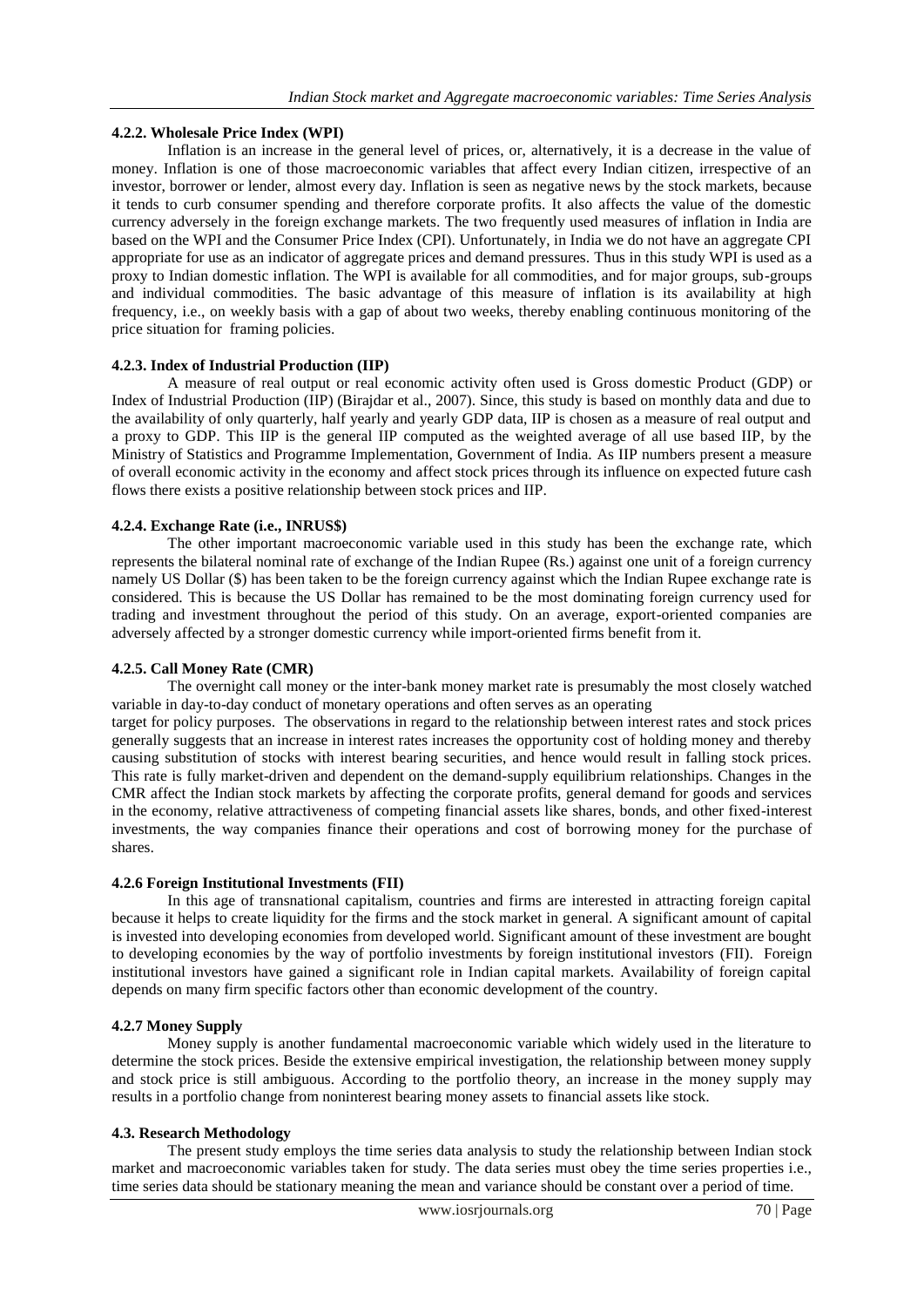#### **4.3.1. Stationary Tests**

Empirical research in stock markets is based on time series data. stationarity of a data series is a prerequisite for drawing meaningful inferences in a time series analysis and to enhance the accuracy and reliability of the models constructed. Generally a data series is called a stationary series if its mean and variance are constant over a given period of time and the covariance between the two extreme time periods does not depend on the actual time at which it is computed but it depends only on lag amidst the two extreme time periods. In this study the test of stationarity of the time series data of the above mentioned variables have been systematically done in order to rule out the likely spurious results. Augmented Dickey–Fuller test (ADF) is a test for a [unit root](http://en.wikipedia.org/wiki/Unit_root) in a [time series](http://en.wikipedia.org/wiki/Time_series) [sample.](http://en.wikipedia.org/wiki/Sample_%28statistics%29) It is an augmented version of the [Dickey–Fuller test](http://en.wikipedia.org/wiki/Dickey%E2%80%93Fuller_test) for a larger and more complicated set of time series models and is applied as follows,

where  $\alpha$  is a constant,  $\beta$  the coefficient on a time trend and  $\beta$  the lag order of the autoregressive process. Imposing the constraints  $\alpha = 0$  and  $\beta = 0$  corresponds to modeling a random walk and using the constraint  $\beta = 0$  corresponds to modeling a random walk with a drift.

#### **4.3.2 Descriptive Statistics**

It describes the main features of collection of data. In this study descriptive statistics is computed with mean, median, standard deviation, skewness, kurtosis and Jarque Bera tests for the selected economic variables

#### **4.3.3. Granger Causality Test**

**5.1. Descriptive Statistics Results**

The Granger causality test as proposed by C. J. Granger in 1969 establishes short-run relationships between stock prices and macroeconomic variables. It enables us to identify leading, lagging and coincidence microeconomic and macroeconomic variables for the stock market"s performance It also used as a measures the precedence and information content but does not itself has causality in the more common use of the term. If the computed *F*-value exceeds the critical *F*-value at the chosen level of significance, the null hypothesis is rejected. This would imply that macroeconomic variable "Granger cause" or improve the prediction in stock prices and vice versa. Under the Granger causality test, the null hypothesis is Σ  $\alpha$  *i* = 0 for all values of i. To test this F-test is used. If the computed *F*-value exceeds the critical *F*-value at the chosen level of significance, the null hypothesis is rejected. This would imply that macroeconomic variable "Granger cause" or improve the prediction in stock prices and vice versa.

#### Statistics BSE SENSEX<br>16089.63 CMR EXCHANGE RATE FII IIP MONEY SUPPLY<br>5422935 WPI Mean 16089.63 6.512386 47.06328 7212.025 136.3148 5422935 137.6580 Median 17035.74 6.935000 46.22340 5341.650 135.0000 5202439 132.9000 Maximum 20509.09 12.41000 59.43200 35227.90 168.6000 8745410 175.4000 Minimum 8891.610 0.170000 32.79250 -17205.40 108.0000 2775005 107.6000 Std. Dev | 3060.784 | 2.211875 | 4.968070 | 10904.48 | 14.39065 | 1791791 | 20.48164 Skewness | -0.742602 | -0.178229 | 0.222126 | 0.459842 | 0.031684 | 0.190916 | 0.306018 Kurtosis 2.639527 3.221559 3.025484 2.739831 2.257185 1.812134 1.744260 Jarque-Bera 8.564492 0.645887 0.726033 3.349526 2.257185 5.708341 7.155394 Probability 0.013812 0.724015 0.695575 0.187353 0.323488 0.057604 0.027940 Observations | 88 | 88 | 88 | 88 | 88 | 88 | 88

#### Table 1:DescriptiveStatistics

**V. Empirical Results and Discussions**

The above table 1 represents the summary statistics of the variable sunder study. The average monthly index of BSE Sensex is 16089.63 during the study period from April 2006 to July 2013 with a high standard deviation (i.e 3060.784) implying a volatile stock market. The average inflation represented by whole sale price index is 137.6580% with maximum of 175.4000% and minimum of 132.9000%. This indicates pressure on purchasing power of the general public and less amount of liquidity as available to the investors to invest in the Indian Stock market, The average INR/USD exchange rate is Rs.47.06328/USD with a maximum of Rs.59.43200/USD and a minimum of Rs.32.79250, the exchange rate is also quite volatile with standard deviation of 4.968070 during the study period. The average interest rate represented by call money rate is 6.512386% during the study period with 2.211875. But recent trend is declining as the Government of India has undertaken the necessary steps to reduce the interest rate in order to encourage the investors to invest in the Indian Stock market.

The value of skewness for the variables chosen for study in the above table has pointed out that for the two variables namely BSE Sensex (-0.742602) and call money rate (-0.178229) is negatively skewed meaning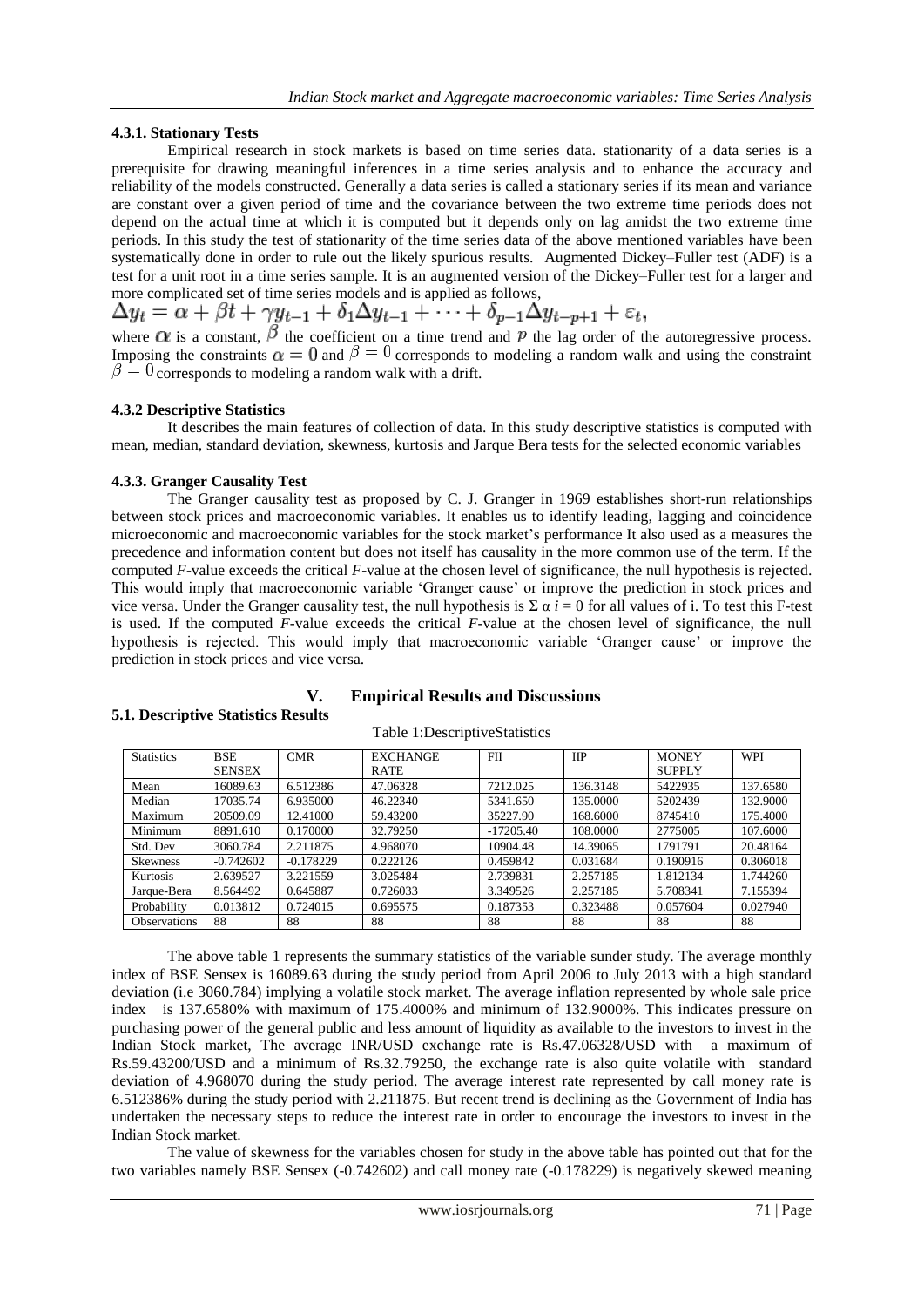the mean of the observation is less than the median and for all other variables it is positively skewed and indicates a deviation from normal distribution of the data and volatility in those parameters. The value of kurtosis has pointed for the variables call money rate (3.221559) and Exchange rate (3.025484) had leptokurtic distribution (i.e., >3) with the values concentrated around the mean and thicker tails. This means high probability for extreme values which is observed from the above table.. The kurtosis value of all other variables like BSE sensex (0.013812),Foreign Institutional Investment (2.739831) Industrial Productivity (2.257185), money supply (1.812134), whole sale price index (1.744260) indicates platykurtic distribution(i.e.,  $\langle 3 \rangle$  and the values are wide spread around the mean. Jarque Bera test statistic measures the difference of the skewness and kurtosis of the data series from the normal distribution. The results from the above table show that the data do not support the supposition that each variable has a normal distribution.

| Variables            | Level         | $\circ$<br>I <sup>st</sup> Difference | II <sup>nd</sup> Difference | Order of Integration |
|----------------------|---------------|---------------------------------------|-----------------------------|----------------------|
| <b>BSE</b> Sensex    | $-2.263937$   | $-9.042395$                           | I(1)                        |                      |
|                      | [-3.462292]   | [-4.068290]                           |                             |                      |
| <b>CMR</b>           | $-3.289814$   | $-8.770382$                           |                             | I(1)                 |
|                      | [-3.462912]   | [-4.071006]                           |                             |                      |
| <b>Exchange Rate</b> | $-1.894890$   | $-10.06048$                           |                             | I(1)                 |
|                      | $[-3.462292]$ | $[-3.462912]$                         |                             |                      |
| FII                  | $-6.808223$   |                                       |                             | I(0)                 |
|                      | [-3.462292]   |                                       |                             |                      |
| $_{\text{HP}}$       | $-0.664696$   | $-3.304431$                           | $-8.712213$                 | I(2)                 |
|                      | [-3.470032]   | $[-3.470851]$                         | [-3.471693]                 |                      |
| Money Supply         | $-2.393002$   | $-11.80386$                           |                             | I(1)                 |
|                      | $[-3.462292]$ | [-3.462912]                           |                             |                      |
| <b>WPI</b>           | $-2.154226$   | $-4.210301$                           | $-11.87576$                 |                      |
|                      | $[-3.464865]$ | $[-3.464865]$                         | [-3.464198]                 | I(2)                 |

| Table 2: Augmented Dickey Fuller Test |  |
|---------------------------------------|--|
|                                       |  |

The stationarity of the data series has been established by the standard procedure of unit root by employing Augmented Dickey Fuller (ADF) test. On the basis of the test results, the series are found to be nonstationary except for Foreign Institutional Investment at level with trend and intercept. However after taking the first difference these variables are found to be stationary at 5 percent level. Thus the variables BSE Sensex, Call money rate, exchange rate, money supply are individually integrated of the order I(1), Foreign institutional investment was integrated of the order I(0) whereas Industrial Productivity and Wholesale price index was integrated of the order I(2).

| Table 3: Pair wise Pearson coefficient of Correlation |            |             |          |          |                |          |          |
|-------------------------------------------------------|------------|-------------|----------|----------|----------------|----------|----------|
|                                                       | <b>BSE</b> | <b>CMR</b>  | Exchange | FII      | $_{\text{HP}}$ | Money    | WPI      |
|                                                       | Sensex     |             | Rate     |          |                | Supply   |          |
| <b>BSE</b> Sensex                                     | 1.000000   |             |          |          |                |          |          |
| <b>CMR</b>                                            | 0.208391   | 1.000000    |          |          |                |          |          |
| <b>Exchange Rate</b>                                  | 0.123505   | 0.197992    | 1.000000 |          |                |          |          |
| FII                                                   | 0.455843   | $-0.133858$ | 0.257149 | 1.000000 |                |          |          |
| <b>IIP</b>                                            | 0.643759   | 0.301254    | 0.577919 | 0.311640 | 1.000000       |          |          |
| Money Supply                                          | 0.634823   | 0.276535    | 0.754224 | 0.361876 | 0.909061       | 1.000000 |          |
| WPI                                                   | 0.63310    | 0.354680    | 0.744525 | 0.338387 | 0.895449       | 0.992051 | 1.000000 |

It can be clearly seen that the correlations among the variables under study is positive and varies from low to high. It may be seen as first indication for the existence of interdependency among them. The highest of correlation is between whole sale price index and money supply (over 99%) and the next highest order is between money supply and Industrial Productivity (over 91%)BSE Sensex is relatively lesser correlated with exchange rate(over 12%).However the correlations need to be verified by the Granger causality test.

| Table 4: Granger Causality Test                  |     |                    |           |  |  |
|--------------------------------------------------|-----|--------------------|-----------|--|--|
| Null Hypothesis:                                 | Obs | <b>F-Statistic</b> | Prob.     |  |  |
| CMR does not Granger Cause BSE_SENSEX            | 86  | 1.90707            | 0.1551    |  |  |
| BSE_SENSEX does not Granger Cause CMR            |     | 2.54252            | 0.0849    |  |  |
| <b>EX_RATE</b> does not Granger Cause BSE_SENSEX | 86  | 1.12061            | 0.3311    |  |  |
| BSE SENSEX does not Granger Cause EX RATE        |     | 0.36582            | 0.6948    |  |  |
| FII does not Granger Cause BSE_SENSEX            | 86  | 3.56261            | $0.0329*$ |  |  |
| BSE_SENSEX does not Granger Cause FII            |     | 0.26163            | 0.7704    |  |  |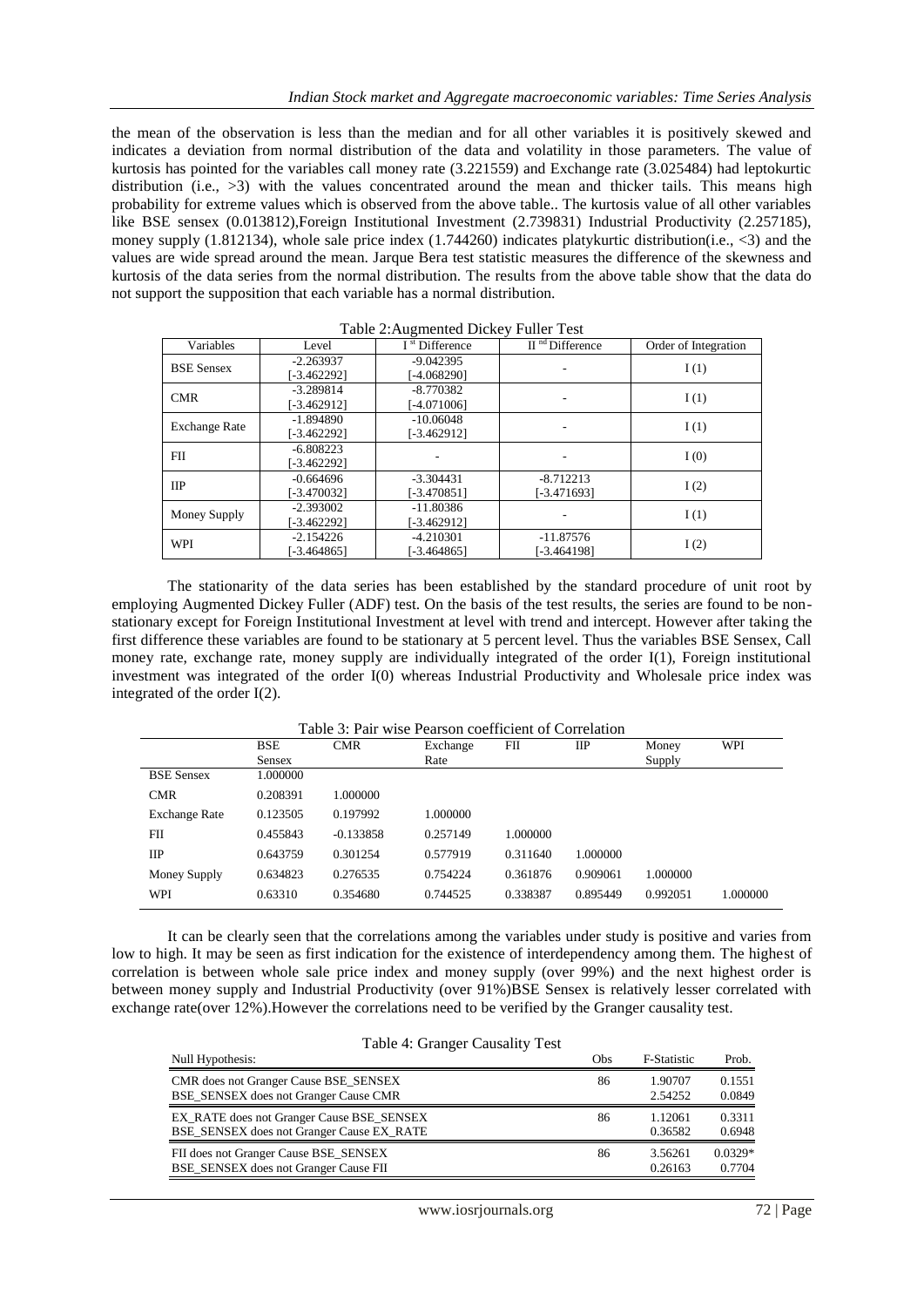| IIP does not Granger Cause BSE_SENSEX          | 86 | 0.80274 | 0.4516    |
|------------------------------------------------|----|---------|-----------|
| BSE_SENSEX does not Granger Cause IIP          |    | 2.06006 | 0.1341    |
| MONEY_SUPPLY does not Granger Cause BSE_SENSEX | 86 | 0.94025 | 0.3948    |
| BSE_SENSEX does not Granger Cause MONEY_SUPPLY |    | 0.75470 | 0.4734    |
| WPI does not Granger Cause BSE_SENSEX          | 86 | 0.97261 | 0.3825    |
| BSE_SENSEX does not Granger Cause WPI          |    | 3.51272 | $0.0344*$ |
| EX_RATE does not Granger Cause CMR             | 86 | 0.42834 | 0.6531    |
| CMR does not Granger Cause EX_RATE             |    | 0.97455 | 0.3817    |
| FII does not Granger Cause CMR                 | 86 | 1.07730 | 0.3453    |
| <b>CMR</b> does not Granger Cause FII          |    | 0.14827 | 0.8624    |
| IIP does not Granger Cause CMR                 | 86 | 0.53517 | 0.5876    |
| CMR does not Granger Cause IIP                 |    | 0.25595 | 0.7748    |
| MONEY_SUPPLY does not Granger Cause CMR        | 86 | 0.81865 | 0.4446    |
| CMR does not Granger Cause MONEY_SUPPLY        |    | 0.02252 | 0.9777    |
| WPI does not Granger Cause CMR                 | 86 | 1.17997 | 0.3125    |
| CMR does not Granger Cause WPI                 |    | 3.11960 | $0.0495*$ |
| FII does not Granger Cause EX_RATE             | 86 | 1.22813 | 0.2982    |
| <b>EX_RATE</b> does not Granger Cause FII      |    | 4.85099 | $0.0102*$ |
| IIP does not Granger Cause EX_RATE             | 86 | 1.74086 | 0.1819    |
| EX RATE does not Granger Cause IIP             |    | 1.38748 | 0.2556    |
| MONEY_SUPPLY does not Granger Cause EX_RATE    | 86 | 2.88212 | 0.0618    |
| EX_RATE does not Granger Cause MONEY_SUPPLY    |    | 0.49370 | 0.6122    |
| WPI does not Granger Cause EX_RATE             | 86 | 5.31564 | $0.0068*$ |
| EX_RATE does not Granger Cause WPI             |    | 1.12452 | 0.3298    |
| IIP does not Granger Cause FII                 | 86 | 1.33350 | 0.2693    |
| FII does not Granger Cause IIP                 |    | 2.53251 | 0.0857    |
| MONEY_SUPPLY does not Granger Cause FII        | 86 | 2.53921 | 0.0852    |
| FII does not Granger Cause MONEY_SUPPLY        |    | 0.69963 | 0.4997    |
| WPI does not Granger Cause FII                 | 86 | 1.77242 | 0.1764    |
| FII does not Granger Cause WPI                 |    | 0.54123 | 0.5841    |
| MONEY_SUPPLY does not Granger Cause IIP        | 86 | 2.94606 | $0.0582*$ |
| IIP does not Granger Cause MONEY_SUPPLY        |    | 2.62531 | 0.0786    |
| WPI does not Granger Cause IIP                 | 86 | 7.21050 | $0.0013*$ |
| IIP does not Granger Cause WPI                 |    | 8.39106 | $0.0005*$ |
| WPI does not Granger Cause MONEY_SUPPLY        | 86 | 2.28019 | 0.1088    |
| MONEY_SUPPLY does not Granger Cause WPI        |    | 5.20043 | $0.0075*$ |

\*Null hypothesis rejected at 5% significance level

The Granger Causality is conducted to study the causal relationship between macro economic variables and the Indian stock market. Table 4 reported pair wise granger causality test results with lags 2 as two lag is an appropriate lag order chosen in terms of Akaike Information Criteria (AIC) for the sample period.BSE Sensex, Call money rate, Exchange rate between Indian rupees and US dollar, Foreign institutional Investment Industrial Productivity, money supply and whole sale price index are found to be the most important variable in determining stock market return. The reported F-values suggests that there is unidirectional causality between Foreign institutional Investment and BSE Sensex, BSE Sensex and Whole sale Price Index, Call Money rate and Whole Sale Price Index, Whole Sale Price Index and Exchange Rate, Money Supply and Industrial Productivity Money Supply and Whole sale price index. It is also found from the above table that there is bidirectional relationship between whole sale price index and Industrial productivity. So it suggests that whole sale price index and industrial productivity are influencing the stock market and also any change in stock market is also influenced by whole sale price index and industrial productivity. Again it is observed from the table---- there is no apparent causality between call money rate and BSE Sensex, Exchange rate and BSE Sensex, Exchange rate and call money rate, Industrial productivity and foreign institutional investment.

#### **VI. Conclusion**

This study examines the relationship between the stock market as proxied by BSE Sensex and a set of macroeconomic variables during the period April 2006 to July 2013.It is observed that in the long run, the stock prices are positively related to interest rate as proxied by call money rate and real economic activity represented by industrial productivity. The whole sale price index has found to be negatively related to BSE Sensex. The exchange rate between Indian Rupees and US Dollar is also turning out to be a negatively significant